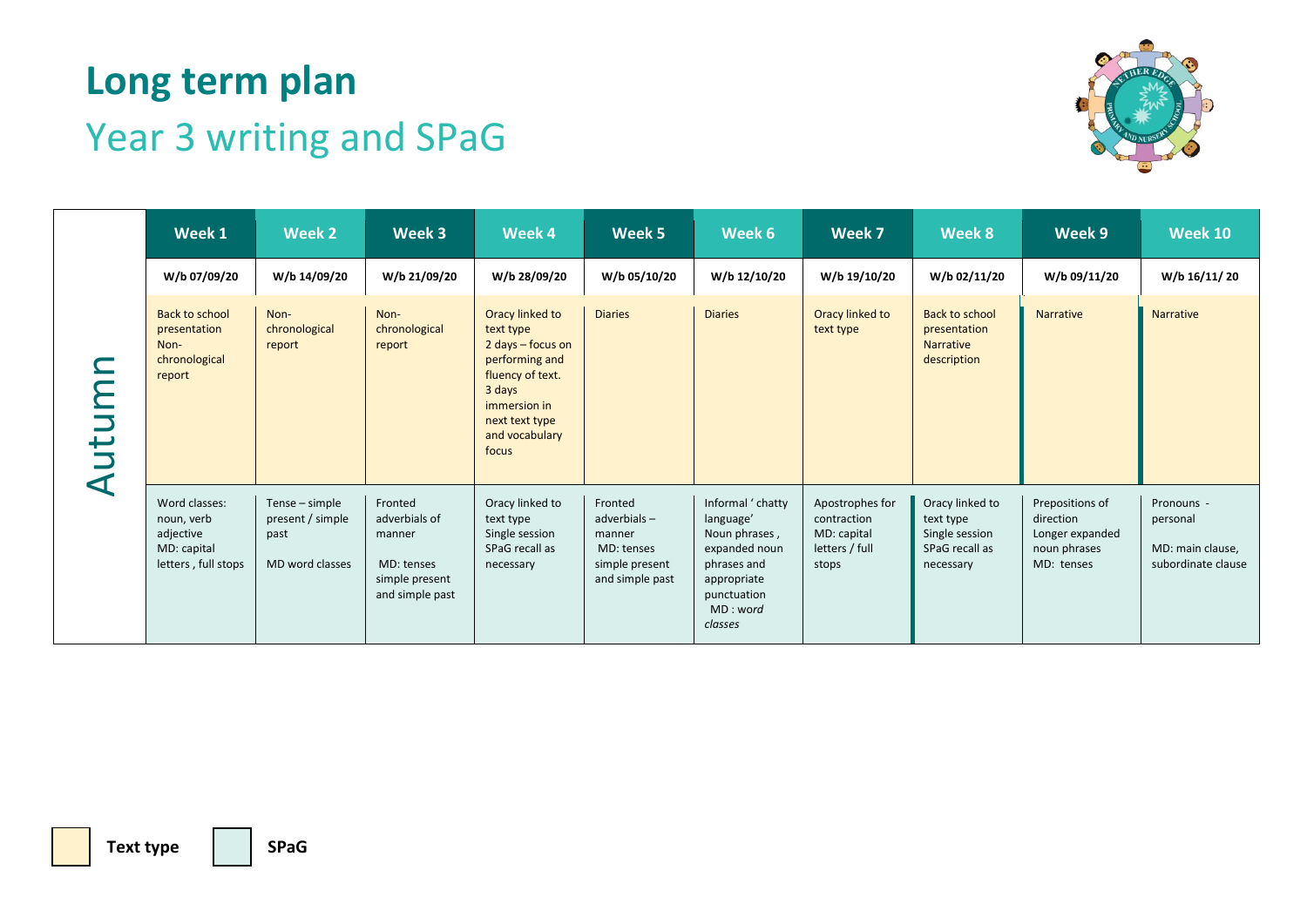

|        | Week 1                                                                                      | Week 2                                                                        | Week 3                                                          | Week 4                                              | Week 5                                          | Week 6                                                                        | Week 7                                                            | Week 8                                                     | Week 9                                        | <b>Week 10</b> |
|--------|---------------------------------------------------------------------------------------------|-------------------------------------------------------------------------------|-----------------------------------------------------------------|-----------------------------------------------------|-------------------------------------------------|-------------------------------------------------------------------------------|-------------------------------------------------------------------|------------------------------------------------------------|-----------------------------------------------|----------------|
|        | W/b 23/11/20                                                                                | W/b 30/11/20                                                                  | W/b 07/12/20                                                    | W/b 14/12/20                                        | W/b 04/01/21                                    | W/b 11/01/21                                                                  | W/b 18/01/21                                                      | W/b 25/01/21                                               | W/b 01/02/21                                  |                |
|        | Debate ?                                                                                    | Oracy linked to<br>text type<br>Plays                                         | Plays                                                           | Plays                                               | <b>Back to School</b><br>Presentation<br>Poetry | Poetry                                                                        | Poetry                                                            | Oracy linked to<br>text type<br><b>Instructions</b>        | Instructions                                  |                |
| Winter | Determiners and<br>articles<br>Commas in a list<br>and for<br>subordination<br>MD: pronouns | Oracy linked to<br>text type<br>Single session<br>SPaG recall as<br>necessary | Dialogue<br>Colons, brackets<br>MD: determiners<br>and articles | Dialogue<br>Colons, brackets<br>MD: noun<br>phrases | Single session<br>SPaG recall as<br>necessary   | Alliteration<br>Similes<br>Personification<br>Onomatopoeia<br>MD: apostrophes | Alliteration<br>Similes<br>Personification<br>Onomatopoeia<br>MD: | Alliteration<br>Similes<br>Personification<br>Onomatopoeia | Single session<br>SPaG recall as<br>necessary |                |
|        |                                                                                             |                                                                               |                                                                 |                                                     |                                                 |                                                                               |                                                                   |                                                            |                                               |                |
|        |                                                                                             |                                                                               |                                                                 |                                                     |                                                 |                                                                               |                                                                   |                                                            |                                               |                |
|        | <b>Text type</b>                                                                            | <b>SPaG</b>                                                                   |                                                                 |                                                     |                                                 |                                                                               |                                                                   |                                                            |                                               |                |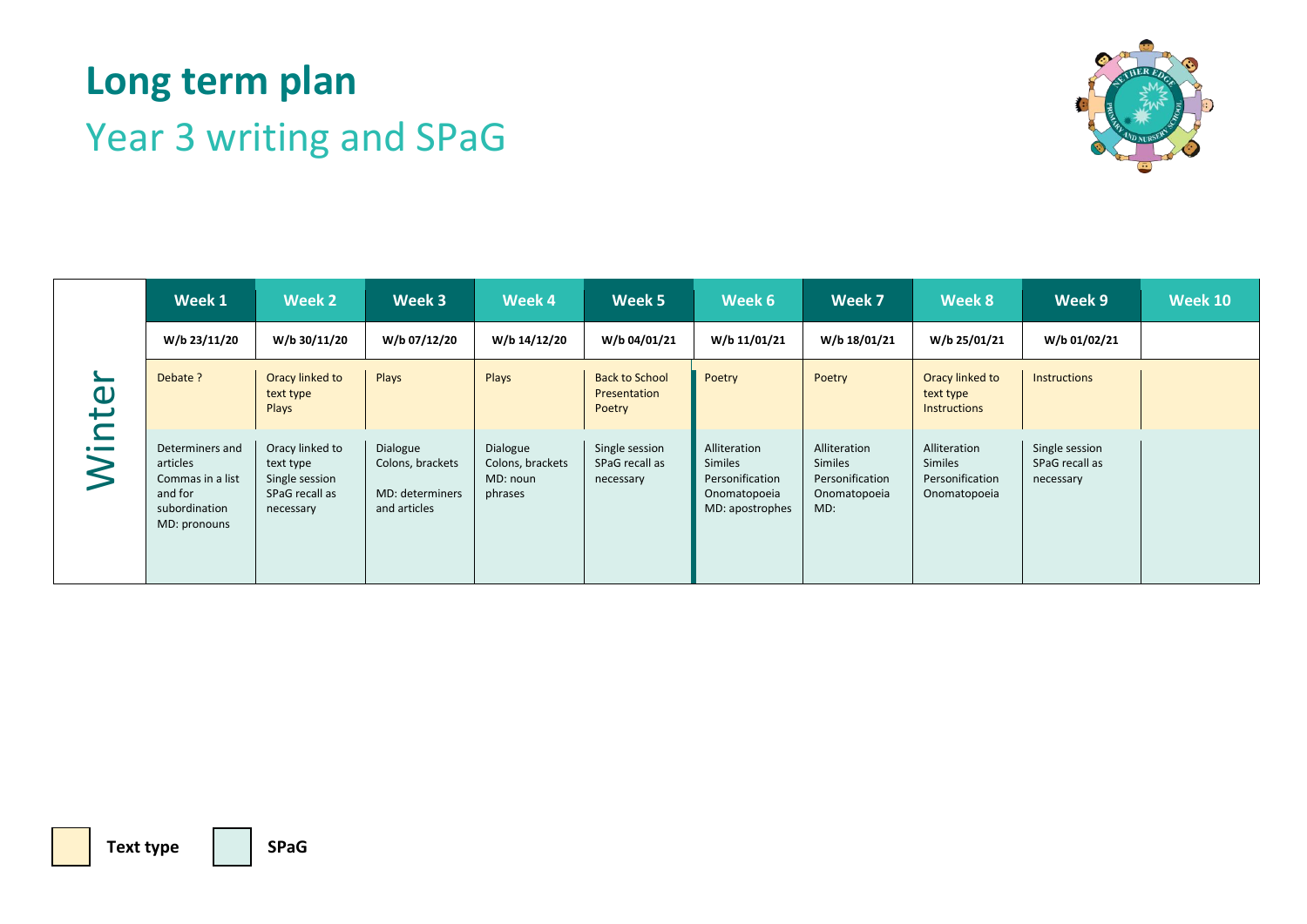

|                  | Week 1                                                                        | Week 2                                                                        | Week 3                                  | Week 4                                       | Week 5                                           | Week 6                                                      | Week 7                                                              | Week 8                                    | Week 9                                                  | <b>Week 10</b>                                    |
|------------------|-------------------------------------------------------------------------------|-------------------------------------------------------------------------------|-----------------------------------------|----------------------------------------------|--------------------------------------------------|-------------------------------------------------------------|---------------------------------------------------------------------|-------------------------------------------|---------------------------------------------------------|---------------------------------------------------|
|                  | W/b 08/02/21                                                                  | W/b 22/02/21                                                                  | W/b 01/03/21                            | W/b 08/03/21                                 | W/b 15/03/21                                     | W/b 22/03/21                                                | W/b 29/03/21                                                        | W/b 19/04/21                              | W/b 26/04/21                                            | W/b 03/05/21                                      |
| Spring           | Instructional<br>writing                                                      | <b>Back to school</b><br>presentation<br>Newspapers                           | <b>Newspapers</b>                       | <b>Newspapers</b>                            | Oracy linked to<br>text type<br>Narrative        | Narrative                                                   | Narrative                                                           | Letters- formal                           | Letters- formal                                         | Letters - formal                                  |
|                  | Modal verbs<br>Adverbs of time<br>Adverbials of<br>time<br>MD:<br>Punctuation | Modal verbs<br>Adverbs of time<br>Adverbials of<br>time<br>MD:<br>punctuation | Prefix<br>Suffix<br>MD: word<br>classes | Relative clauses<br>Who<br>MD prefix, suffix | Relative clauses<br>which<br>MD: noun<br>phrases | Perfect past and<br>perfect present<br>MD:<br>subordination | Single session<br>SPaG recall as<br>necessary<br>MD proper<br>nouns | Formal/ informal<br>language<br>MD commas | Present/ past<br>progressive<br>MD: relative<br>clauses | Apostrophes<br>contraction /<br>possession<br>MD: |
|                  |                                                                               |                                                                               |                                         |                                              |                                                  |                                                             |                                                                     |                                           |                                                         |                                                   |
|                  |                                                                               |                                                                               |                                         |                                              |                                                  |                                                             |                                                                     |                                           |                                                         |                                                   |
| <b>Text type</b> |                                                                               | <b>SPaG</b>                                                                   |                                         |                                              |                                                  |                                                             |                                                                     |                                           |                                                         |                                                   |